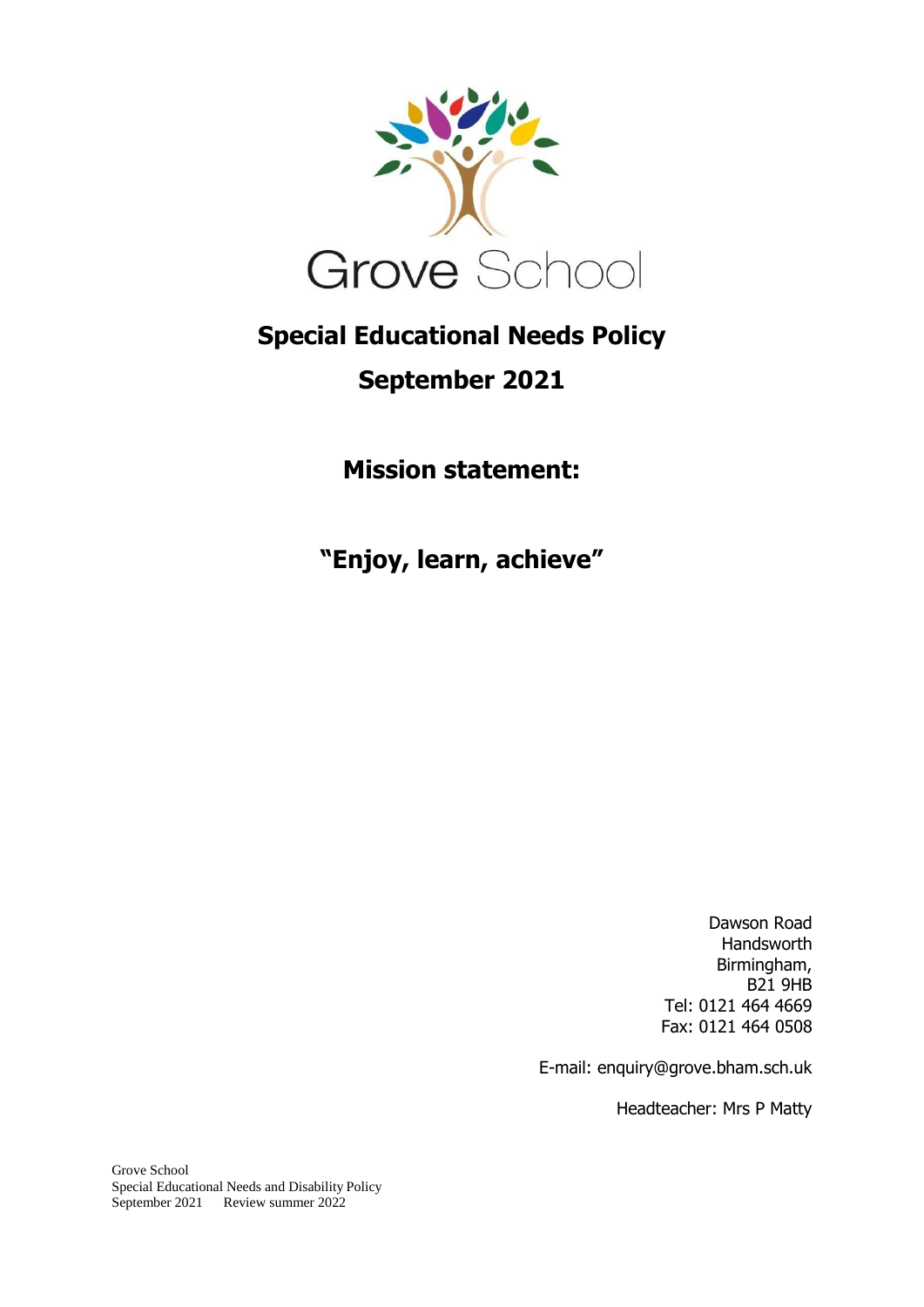### **Contents**

- 1. Grove School philosophy for Special Educational Needs and Disabilities
- 2. The Special Educational Needs Team at Grove
- 3. Definition of Special Educational Needs
- 4. Identification of Special Educational Needs
- 5. Partnership with parents
- 6. Responsibilities of staff
- 7. Provision and support for pupils with SEN
- 8. Pastoral Support Plans
- 9. Interventions to support teaching and learning
- 10. Adaptations to the learning environment
- 11. Access to extra-curricular activities
- 12. Partnership with parents
- 13. The Birmingham Local Offer
- 14. Information for parents
- 15. Admission arrangements for pupils with SEND

The SEND Policy and School Information for SEND has been compiled with reference to the following:

\*Section 69(2) of the Children and Families Act 2014, which includes: the arrangements for the admission of disabled pupils

\*The steps you have taken to prevent disabled pupils from being treated less favourably than other pupil

\*The facilities you provide to help disabled pupils to access the school

\*The accessibility plan you have prepared in compliance with paragraph 3 of schedule 10 to the Equality Act 2010.

\*The Equality Act, 2010

\*The Special Educational Needs and Disability Regulations, 2014

\*The Special Educational Needs Code of Practice: 0-25, 2014

\*The Birmingham Local Offer [\(www.mycareinbirmingham.org.uk\)](http://www.mycareinbirmingham.org.uk/)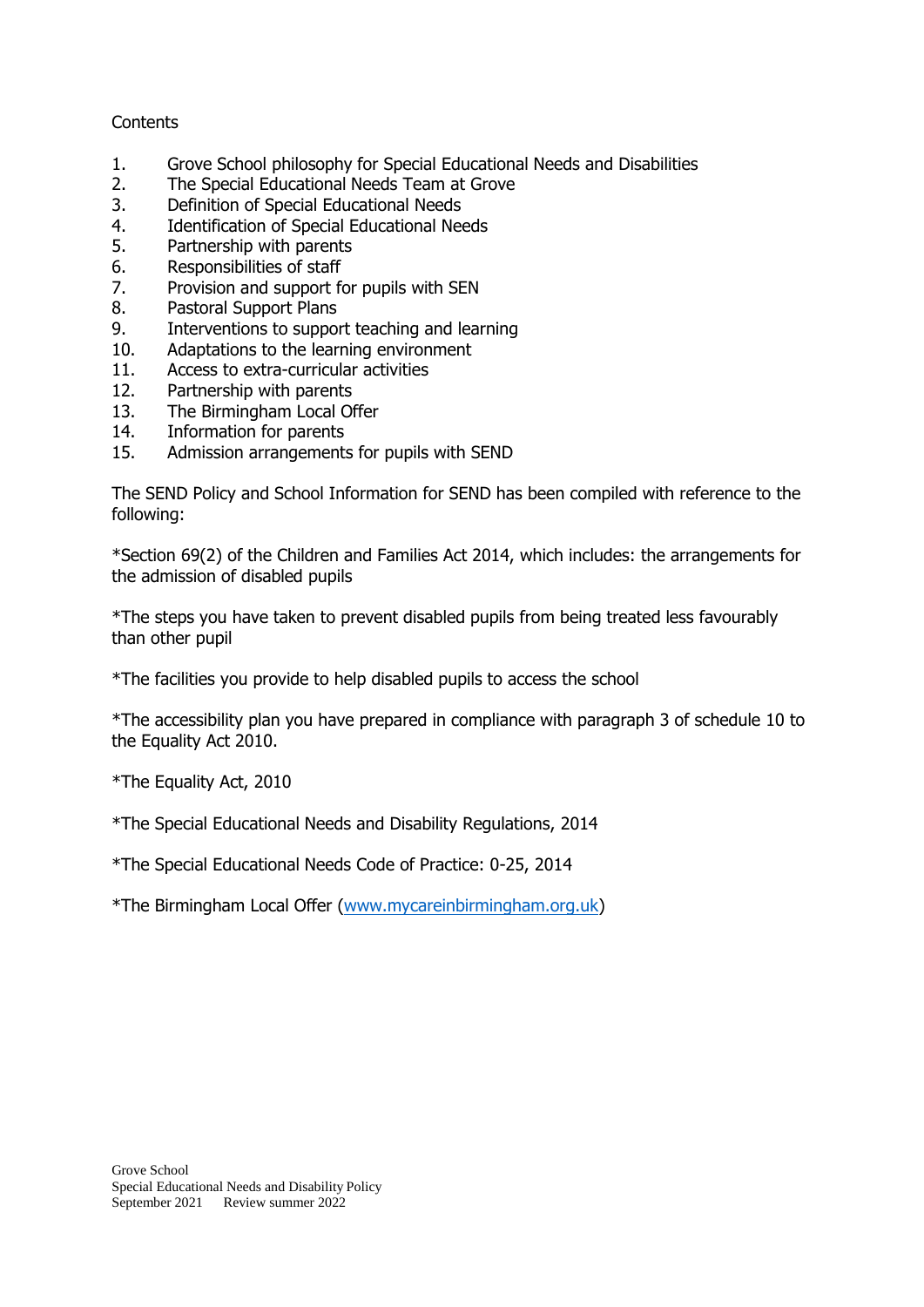## **1. Our philosophy:**

'Enjoy, learn, achieve'

At Grove we have a 'whole school' approach to Special Educational Needs and Disabilities (SEND)

We believe:

1. All teachers are teachers of pupils with SEND

2. All children with SEND deserve a level of resourcing appropriate to meet their needs 3. All children are entitled to a broad and balanced curriculum, which is relevant to their experiences and needs and demonstrates progress and coherence

4. All children have the capacity to learn and make progress.

5. We will ensure that every child is treated as special and unique, feels secure and is kept safe regardless of their age, gender, ethnicity attainment or background.

## **2. The Special Educational Needs Coordinator at Grove**

Miss C Dowell – SENCO Miss Dowell can be contacted by telephoning school on 0121 464 4669 or by email [c.dowell@grove.bham.sch.uk](mailto:c.dowell@grove.bham.sch.uk)

If parents wish to discuss their child's needs they should arrange to meet with the child's class teacher in the first instance.

The school has a nominated governor for SEND – Mrs Pam Badhan

If a parent has a concern they should refer to the school website for details of the Complaints and Parent Partnership Policy, [www.grove.bham.sch.uk/parents/school polices/](http://www.grove.bham.sch.uk/parents/school%20polices/) complaints and parental partnership policy.

## **3. Definition of SEN:**

The 2014 Code of Practice says that:

A person has SEN if they have a learning difficulty or disability which calls for special educational provision to be made for him or her. At compulsory school age this means he or she has a significantly greater difficulty in learning than the majority of others of the same age, or, has a disability which prevents or hinders him or her from making use of the facilities of a kind generally provided for others of the same age in mainstream schools. Taken from 2014 SEN Code of Practice: 0-25 years – introduction xiii and xiv.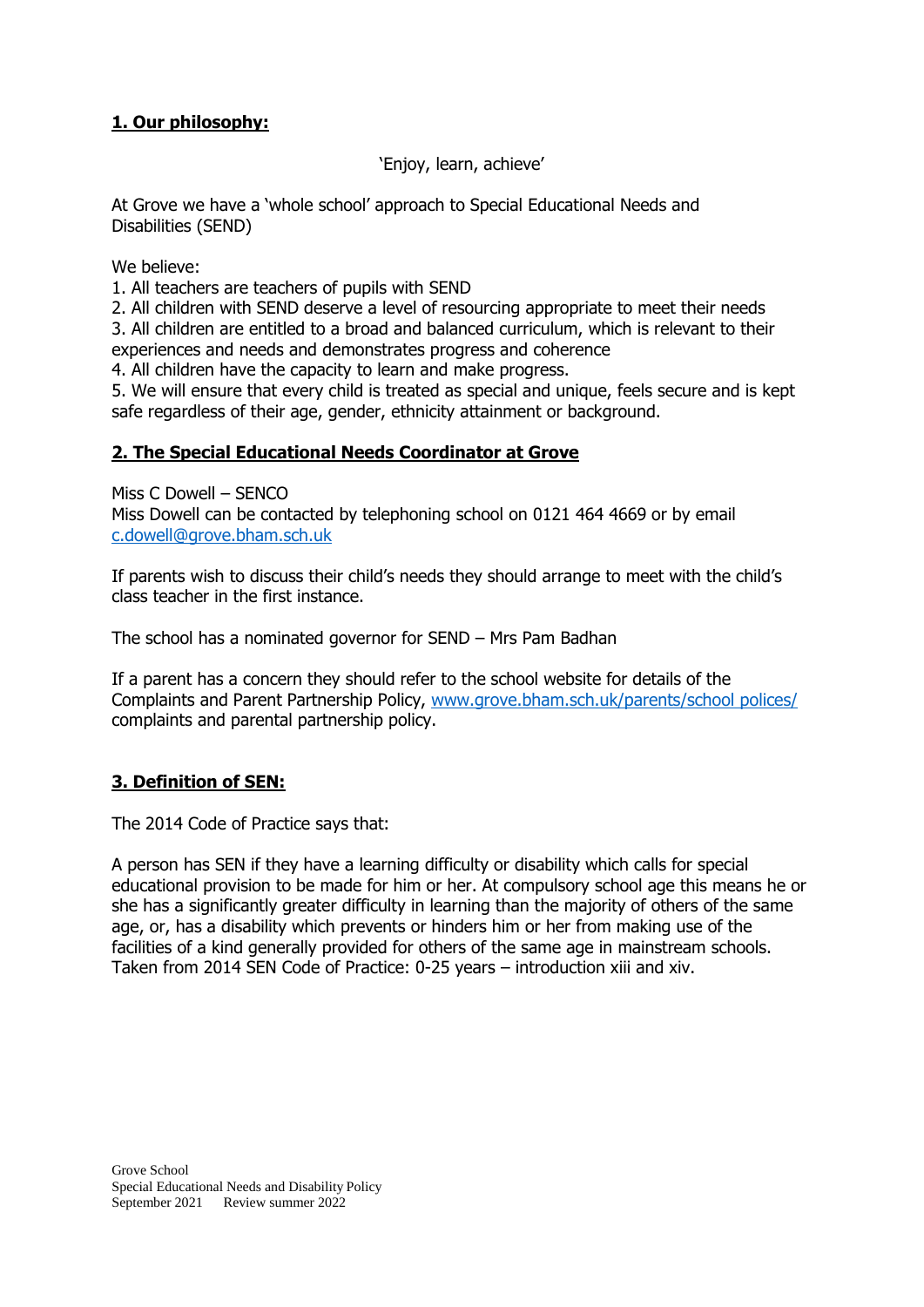There are four broad categories of SEN:

- a. Communication and interaction
- b. Cognition and learning
- c. Social, emotional and mental health
- d. Physical and sensory

Cognition and learning – How a child thinks, learns and understands the world

Communication and interaction – How a child talks to, listens, responds, plays and learns with other children and adults

Social, emotional and mental health difficulties – How a child shows their feelings, negotiates and solves problems in different situations and handles changes of routine

Sensory and/or physical needs – How a child responds to their environment and learning using their senses and any diagnosed medical issues

## **4. Identification of Special Educational Needs**

We consider a child to have a Special Educational Need and will place them on our Special Educational Needs support register if:

• A child is assessed as requiring universal support, targeted support or specialist support

- A child has significantly greater difficulty in learning than their peers
- A child is consistently making less than expected progress, given their age and individual circumstances

• A child has an emotional, social or behavioural difficulty that prevents him / her from fully accessing the curriculum

- A child has a physical or sensory difficulty
- A child has a medical condition that has a significant impact on their ability

to access the curriculum, attend school or may impair their development.

#### **Universal Support**

Universal support involves quality first teaching within an inclusive environment. Staff make reasonable adjustments to teaching and learning in order to support pupils with special educational needs within the classroom environment.

#### **Targeted Support**

Targeted support is support that is additional to, or different from, support accessed by the majority of pupils in school. Targeted support enables staff to address specific needs of the pupil through one to one or small group intervention sessions. These sessions often take place outside the classroom.

#### **Specialist Support**

Specialist support refers to support which is highly personalised and requires individual assessments. A referral is made to specialists including health visitors, educational psychologists, speech and language therapists or specialist teachers. Typically, the support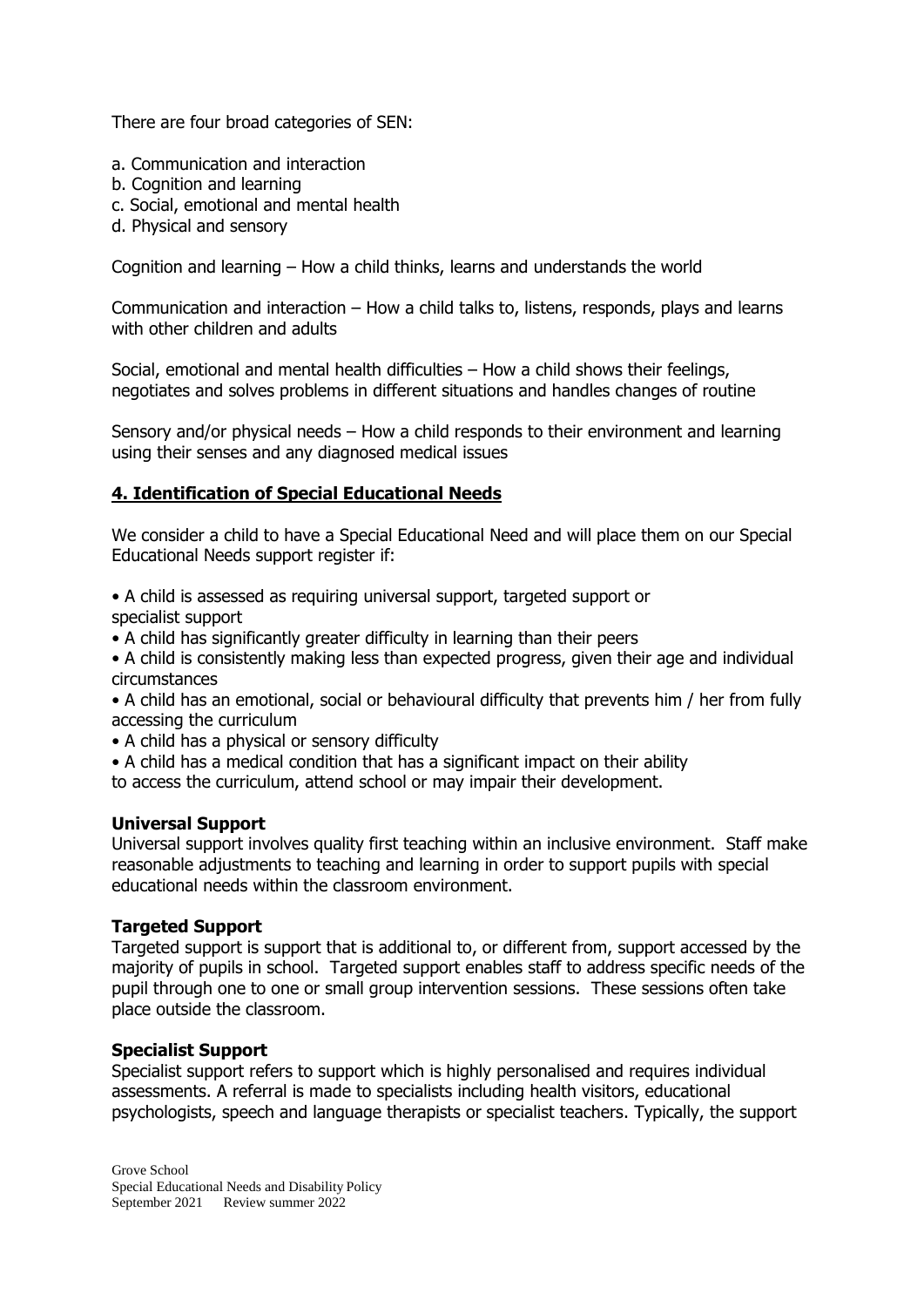will be in place long-term for pupils with complex needs. Pupils requiring specialist support may require specialist equipment to access their learning.

#### **School based monitoring**

The progress and attainment of every child is monitored every term through pupil progress meetings, through learning walks and lesson observations where the progress of pupils with SEND is a key line of enquiry and through conversations with pupils.

If a child, as recommended by the 2014 Code of Practice, is making less than expected progress, given their age and individual circumstances, they will be placed on the Special Educational Needs register and interventions and support put in place to support the child.

Less than expected progress can be defined as progress which:

- \* Is significantly slower than that of their peers starting from the same baseline
- \* Fails to match the child's previous rate of progress
- \* Fails to close the attainment gap between the child and their peers

A child may also be identified as having additional needs when an outside agency or health professional informs us of a new diagnosis or a development in a child's condition where the child will need alternative provision, additional support or adaptations to the curriculum in order to access education at Grove Schools. School does not make medical diagnoses however; we can refer to agencies that will support with this process.

#### **How Grove School identify special educational needs in the four areas of SEND:**

Area of need: Physical

When children join Grove in EYFS any physical needs are identified through the induction meeting or when external agencies contact the school directly prior to the child starting school.

When children join Grove in KS1 and KS2 they attend an induction meeting with admin. Admin then inform the SENCO that the pupil has physical needs and the SENCO then contacts the appropriate external agencies prior to the pupil joining the school. The SENCO also arranges an additional meeting with the child's parents.

Area of need: Speech, Communication and Language

All children in EYFS are assessed on their speaking, listening and understanding using the WELCOMM assessment toolkit. This enables staff to evaluate pupil's language and to identify any pupils with language delay. If a pupil is identified as amber or red on the assessment they will require intervention sessions.

Children in KS1 and KS2 are identified as having SLCN needs through NHS SALT assessments and through moderation meetings when staff identify pupils are not meeting the expected Age Related Expectations. Staff also use the speaking and listening continuum from Pupil and School Support along with the Word Finding Vocabulary Test and Language for Thinking toolkit to assess SLCN needs for children.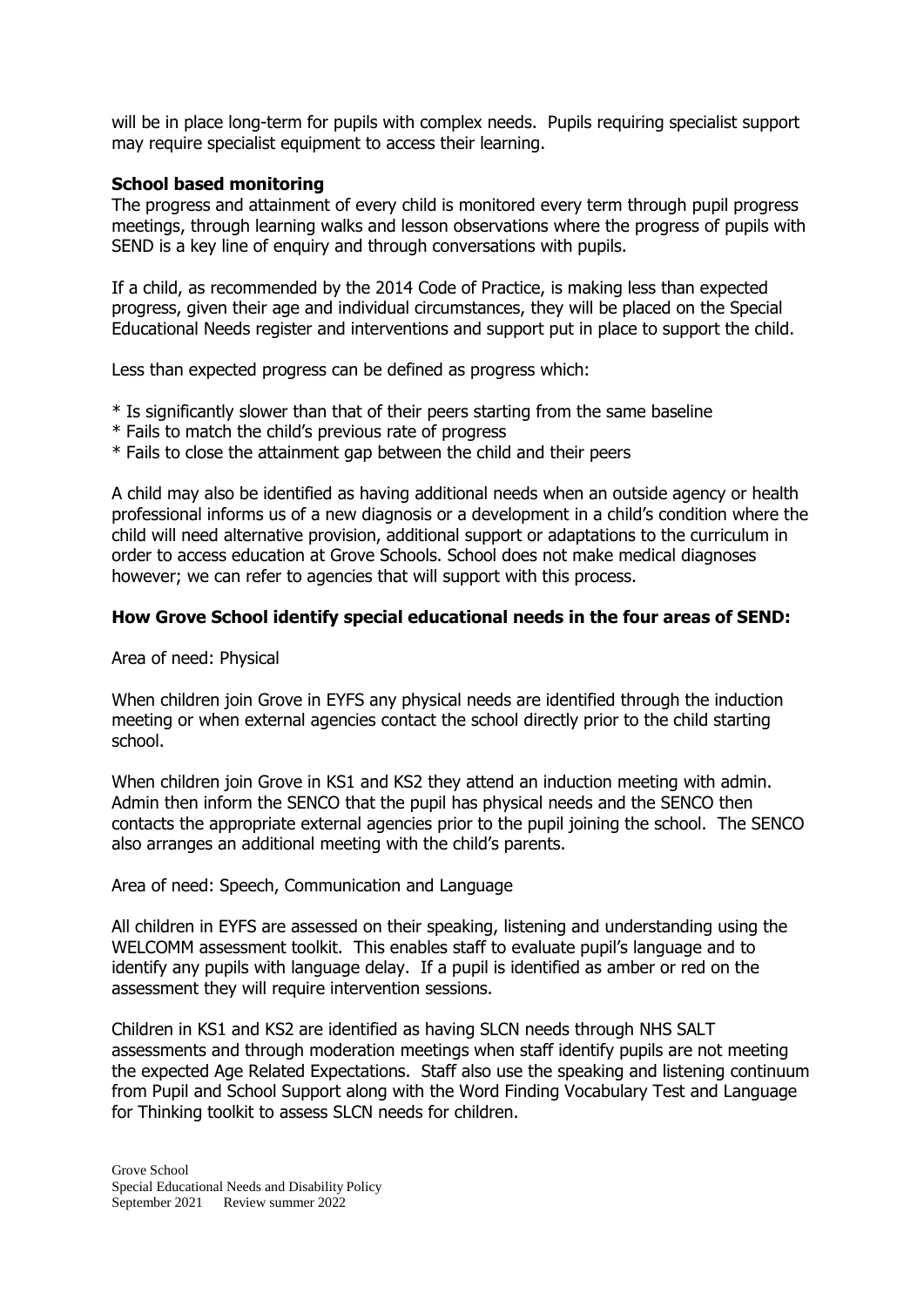Area of need: Cognition and Learning

Children in EYFS are identified as having cognition and learning needs through the reception baseline assessment in conjunction with the EYFS Development Matters Curriculum Framework and through moderation meetings when staff identify pupils who are not meeting a good level of development.

Children in KS1 and KS2 are identified as having cognition and learning needs through moderation meetings when staff identify pupils who are not meeting the expected Age Related Expectations in reading, writing and maths. Staff use the Age Related Expectations documents for phonics, reading and maths along with maths club badge results. Staff also use the continuums for reading, writing and maths. To assess pupils' needs in reading the SENCO uses the Diagnostic Reading Analysis. To assess pupils' needs in maths, staff use the Sandwell maths assessment.

Area of need: Social, Emotional and Mental Health

School use the social, emotional, behavioural profile screening toolkit to identify pupils with SEMH. This is completed by the class teacher in conjunction with the SENCO and Year Group Leader.

The SENCO and Assistant Head Teachers analyse behaviour incidents on CPOMS along with ABC logs to identify patterns in behaviours and to implement support when needed. The behavioural target card system allows staff to monitor and analyse behaviours.

The Sensory Screening Toolkit and Attachment Disorder Checklist is completed by the class teacher in conjunction with the SENCO. This is then shared with agency professionals and the correct support is identified for each child.

## **5. Partnership with Parents**

Grove school recognises the key role parents play and the in-depth knowledge they have of their child. School staff will arrange to meet parents if they assess a child is experiencing difficulties. Progress and attainment are shared and discussed at Parental Consultations once a term.

Partnership with parents is supported through:

- 1. Parents consultation sessions every term
- 2. SEND review and target setting meetings every term

3. Annual review meetings for parents of children with an Education Health Care Plan/ Statement of Special Educational Need

4. Transition meetings (into Foundation Stage, Key Stage One and Two and into Key Stage 3)

- 5. Invites to engage in parent partnership courses and training
- 6. Stay and play sessions in Foundation Stage
- 7. Language workshops in Foundation Stage
- 8. Inspire workshops in nursery year 6
- 9. Pupil centred reviews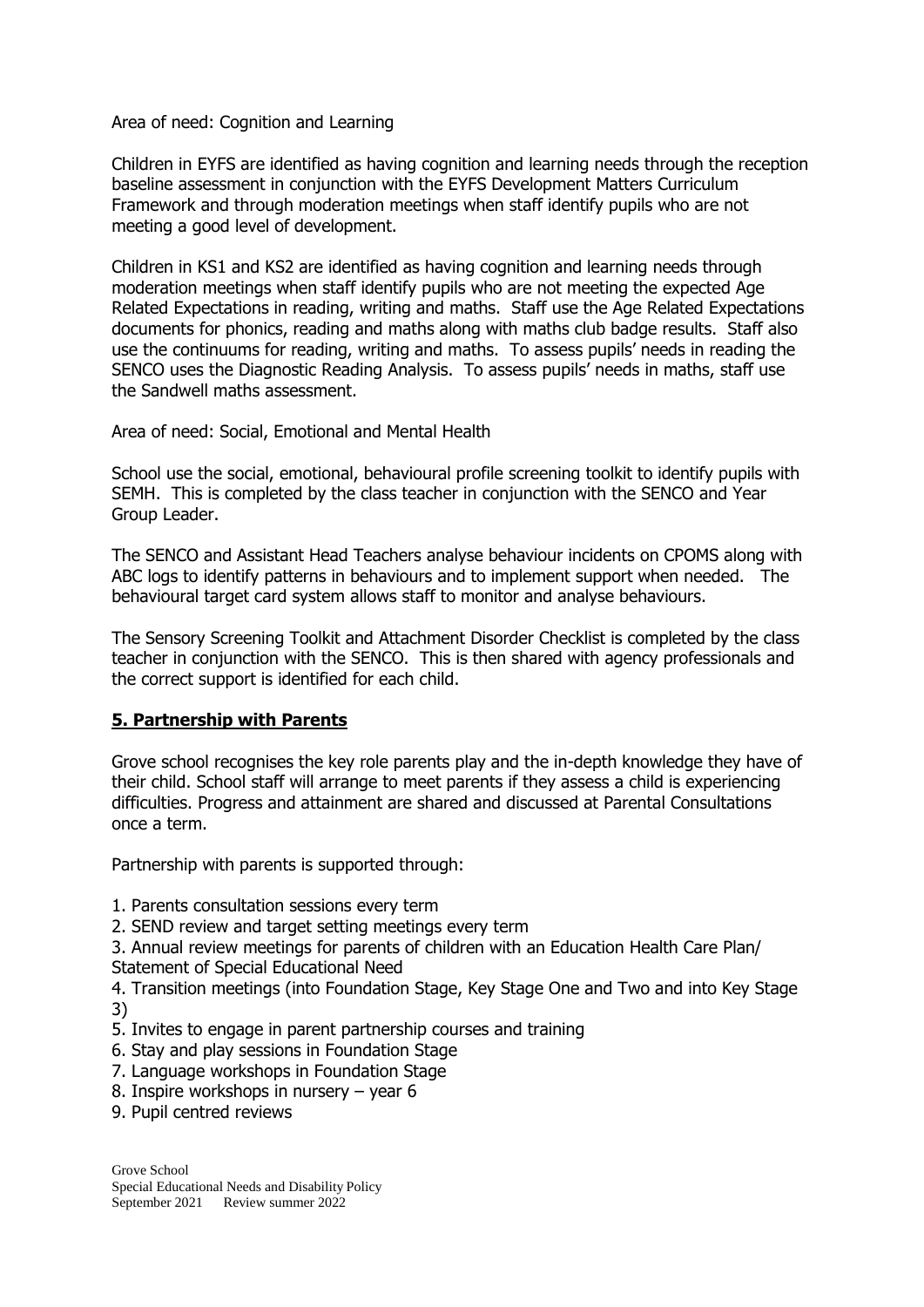Parents are encouraged to participate in the decision making processes and contribute to the assessment of their needs, the review and transition process.

#### **6. Responsibilities of staff**

#### **Lead staff**

Miss C Dowell - SENCO Mrs C Willoughby – AHT for EYFS Mrs J Basnett – AHT for lower KS2 Mr J Bentley – AHT for upper KS2 Ms E Mills – DHT Ms J Baker – DHT, KS 1

Responsibilities include:

• Lead and manage the key priority area of SEND and pastoral care as agreed with the head teacher

- Deployment of staff for SEND
- Liaison with agencies for SEND
- Use assessment data to inform School Improvement Planning with regard to SEND
- Quality assure teaching and assessment of SEND pupils
- Analysis of data
- Ensure staff use SEND data effectively for planning, differentiation and intervention purposes
- Monitoring impact of intervention programmes
- Monitoring pupil progress on SEND
- Quality assure individual learning programmes
- Training for support and teaching staff
- Leads EHCP review meetings
- Leads Person Centred Review meetings
- Ensure appropriate access arrangements are made for internal assessments and examinations

• Lead the inclusion agenda with assistant head teachers and year group leaders, ensuring all staff have the skills and resources to support SEND pupils including those who are disadvantaged

#### **Year Group Leader**

• Quality assures the impact of curricular programmes and intervention programmes for SEND children

• Quality assures Provision Plans to ensure all pupils with SEND and those falling behind are identified for regular interventions, either group or 1:1

- Monitor and tracks progress of SEND children
- Provides ongoing support and training for staff in the year group
- Quality assures Individual Support Plans and reviews
- Contributes to annual review of Education Health Care Plans
- Carry out appropriate access arrangements for internal assessments and examinations

Grove School Special Educational Needs and Disability Policy September 2021 Review summer 2022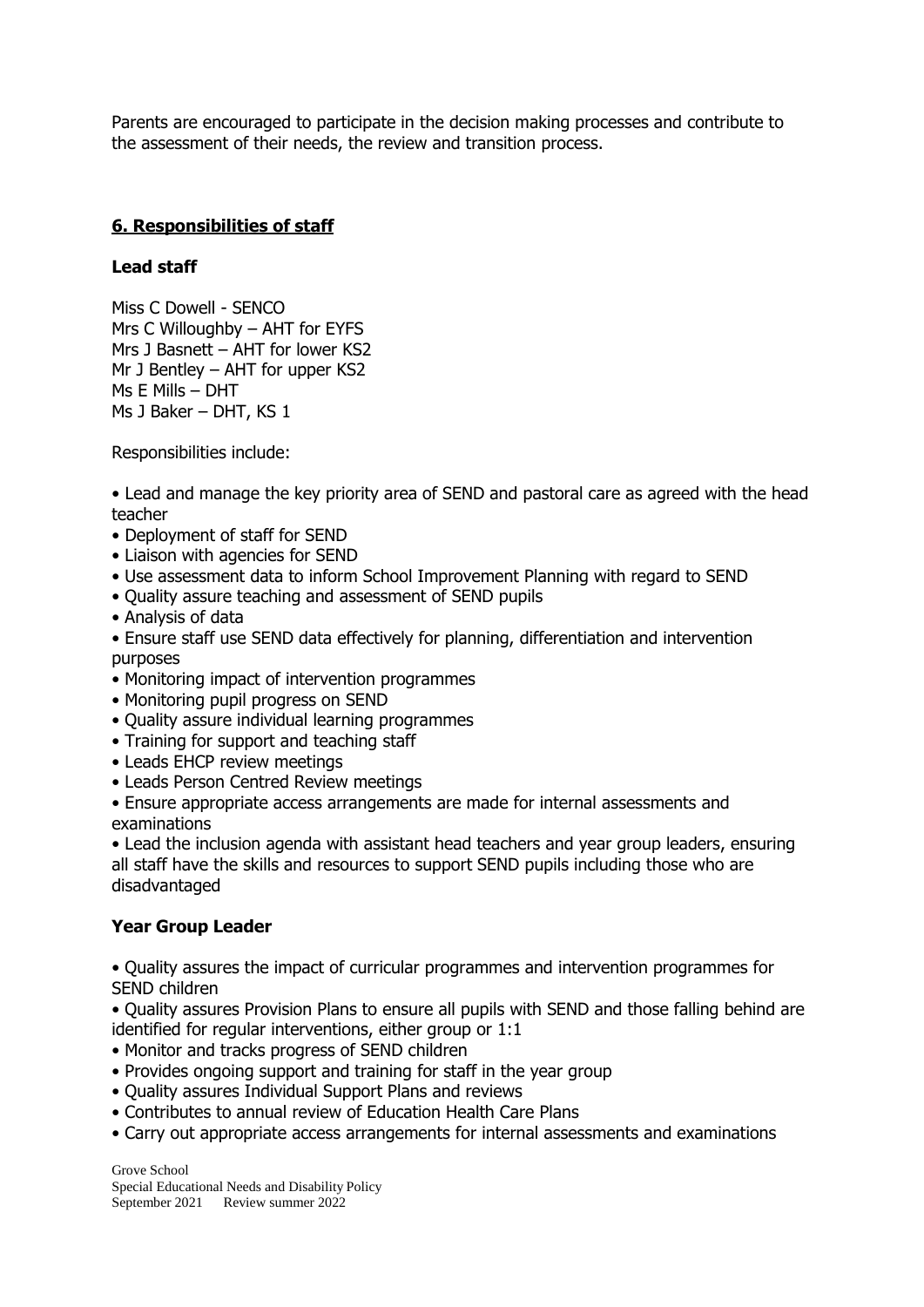• Work collaboratively with other professional agencies to support the learning, pastoral and emotional needs of children.

## **Class Teachers/ Unqualified Teachers**

• High quality planning, preparation, delivery and assessment of work of SEND children to include targeted intervention sessions

- Communicate pupil progress with pupils and parents
- Create Individual Support Plans and One Page Profiles
- Review Individual Support Plans
- Update Provision Plans termly based on formative and summative assessment
- Undertake and implement continued professional development with regard to SEND

### **Teaching Assistants/ Higher level Teaching Assistants**

- Support the activities of individuals or groups within a class
- Contribute to Individual Education Plans
- Support pupil learning
- Contribute to the review of Provision Plans based on formative assessment
- Promote pupils' social and emotional development
- Contribute to the health and well being of pupils
- Support children with specific needs
- Observe and report on pupil progress
- Contribute to the planning and evaluation of learning activities
- Support the maintenance of pupils' safety and security

#### **Lunchtime Supervisors**

• Being aware of pupils on special or restricted diets for medical reasons from information provided at the school.

• Assisting pupils with cutting up food, pouring liquids etc. where necessary

• Encouraging social skills and good table manners, ensuring safety with knives and forks. Ensuring pupils tidy/clear up in a satisfactory manner

- Supervision and control of pupils in the playground and about other school premises
- Direction of pupils to the playground and supervision of their activities and behaviour,
- ensuring their safety and well being, providing emotional support where necessary
- To promote the agreed vision and aims of the school

### **7. Provision and support for pupils with SEND**

#### **Individual Support Plans**

When a pupil is identified as having additional needs the class teacher and support staff will develop an Individual Support Plan. Children with cognition and learning difficulties, speech, communication and language difficulties, emotional, behavioural and mental health difficulties or physical difficulties have targets set which are used in lessons and intervention sessions. Targets set are selected to close gaps in skills and learning and support pupils making progress against their identified needs. A pupil and their parent has the opportunity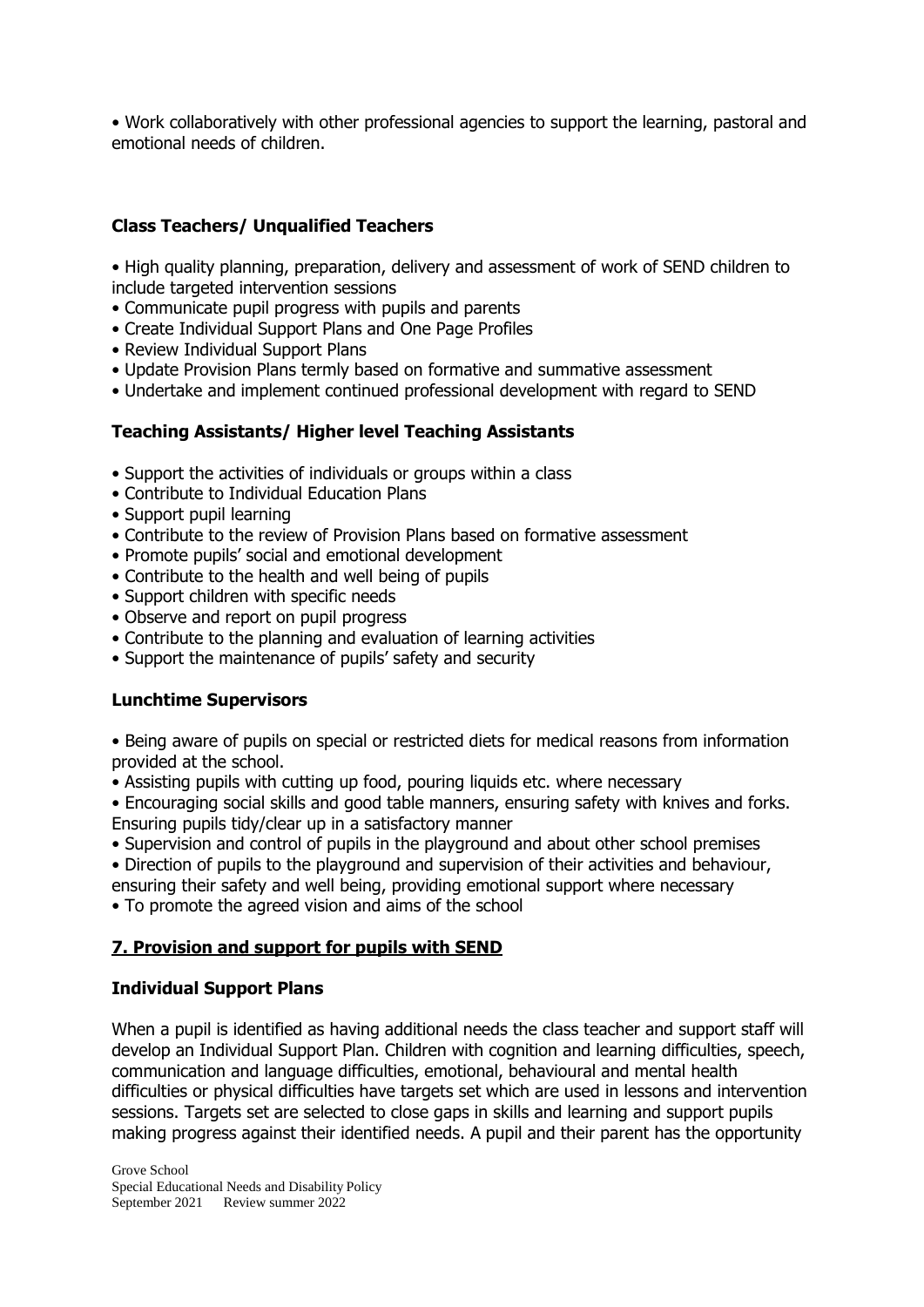to review progress against the support plan targets once a term. Parents and pupils are encouraged to make a comment about progress and sign the Individual Support Plan. If a parent does not attend a SEND review meeting teachers record the date and 'parent did not attend.'

#### **Social, emotional and behavioural profiles and One Page Profiles.**

Pupils who have a social, emotional or behavioural need will have an Emotional, Behavioural Profile completed by staff who work with them. This identifies types of behaviours and assists staff in developing a One Page Profile to support the pupil. A One Page Profile details a child likes and dislikes, what they find difficult, how best to support them and specific strategies in place. A One Page Profile is developed by school staff, parents are asked to contribute as appropriate.

At Grove the one page profile and individual support plan and review are contained within one A5 document. A copy of this document is held in the pupil's SEND file in the classroom. A copy is also on the school shared area. Parents are provided with a copy of this document each term.

Pupils have copies of their learning targets in class. These are referred to in short term planning, lessons and pupils self-assess against these targets. Marking of pupil work is used to review progress towards targets.

The Individual Support Plans for each child do not detail the how, when and who.

#### **Special Educational Needs Support Provision plans**

A class teacher develops and revises a Special Educational Needs Support Provision Plan each term with their year group leader based on formative and summative assessment and with advice and support from external agencies. A Special Educational Needs Support Provision Plan includes: the full name of the child; personal information including address and parental information; historical key facts; the pupil's current profile including current needs and what is important to the child; agencies involved with the child; areas of need identified on their CRISP; priority areas of need with strengths and skills and special educational needs for each priority area; long term and short term outcomes; and additional provision in place to support the child.

#### **Medical Care Plans**

Pupils with a medical need will have a care plan. For pupils who have a significant medical need these care plans will have been developed with the School Nurse service and/or other healthcare providers. School has a generic asthma care plan which has been agreed with the School Nurse team for asthma. Parents are invited, on an annual basis to update, with staff, these plans if the medical need differs. The school nurse visits school on a regular basis, dates can be found on the school website. Parents can telephone school to make an appointment to meet with the nurse.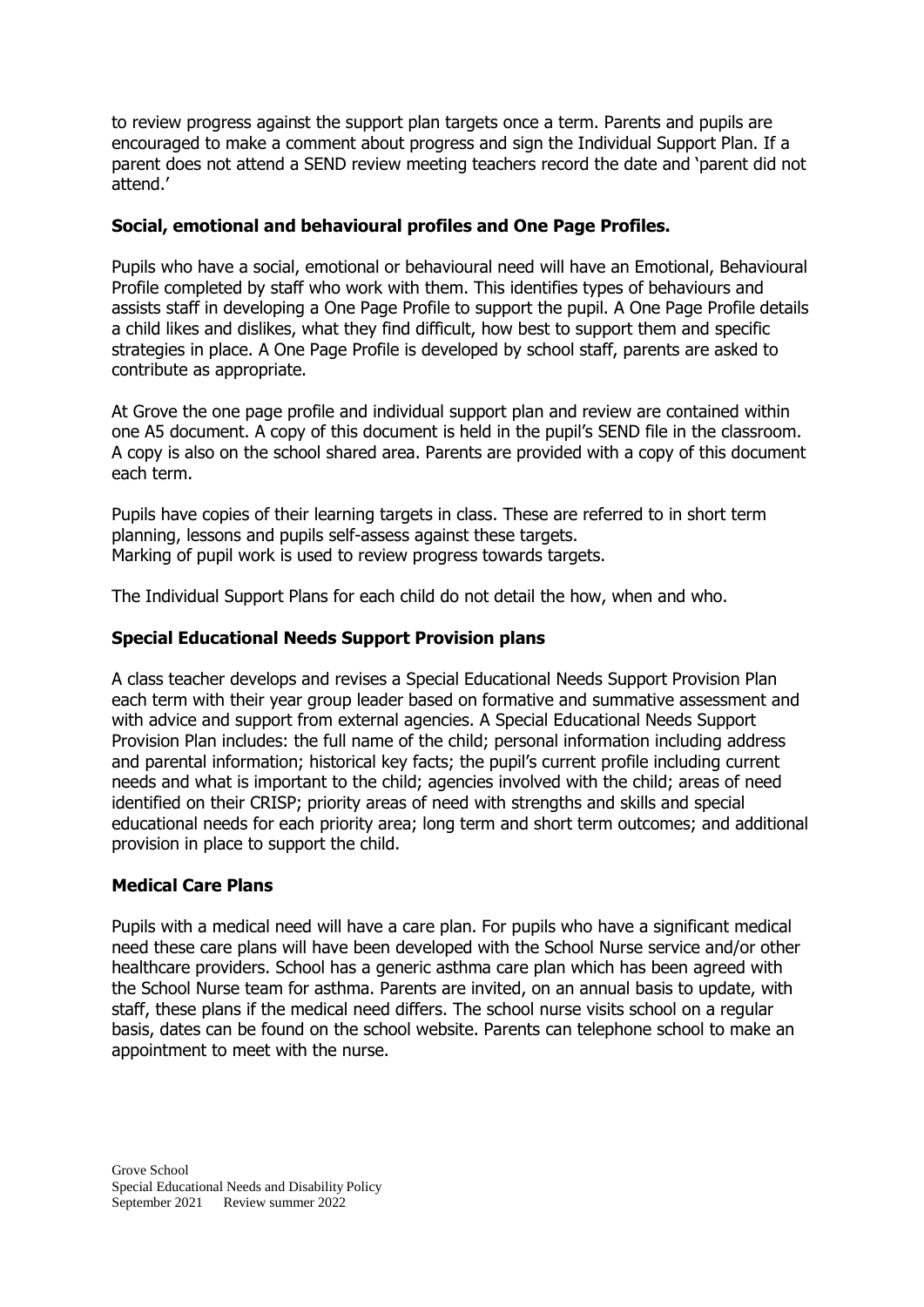### **Education, Health Care Plans**

The Local Offer sets out services available for children and young people with special educational needs and abilities from birth to age 25 and their families. The majority of children and young people with SEND will have their support needs met through the Local Offer without the need for an EHC Plan.

However, for some children and young people, an Education, Health and Care Plan may be necessary.

Children who are diagnosed with disabilities who have an Education, Health and Care Plan (or are in the process of) and/or are in receipt of Disability Living Allowance, are likely to meet the criteria to be offered a fulltime place at Grove School.

A request for Education, Health and Care Assessment is made via a coordinated, family centred, multi-agency approach (key working). The family and professionals involved with the child or young person will be asked for information. A decision will be made by a group of people from education, health and social care about whether the child or young person is eligible for an EHC Plan and the sort of provision and resources that are likely to be required.

The EHC Plan will be reviewed at least annually to maintain its relevance to the child/young person's individual situation. In certain cases it may be reviewed more frequently, if required.

### **8. Pastoral Support Plans**

### **What is a Pastoral Support Plan (PSP)?**

A Pastoral Support Plan (PSP) is a school based programme which is meant to help a child to improve their social, emotional and behavioural skills. The PSP will identify precise and specific targets for the child to work towards and should include the child and parents in the drafting process.

When a PSP is thought to be required a PSP meeting should be held during the normal school day. The teachers and the child's parents will consider whether the child should be present for the whole meeting or only part of it. At the end of the meeting everyone should be clear about what needs to be done, by whom and by when.

PSPs are usually reviewed every 4 weeks and usually run for approximately 16 weeks. The period of time may be extended to support children further.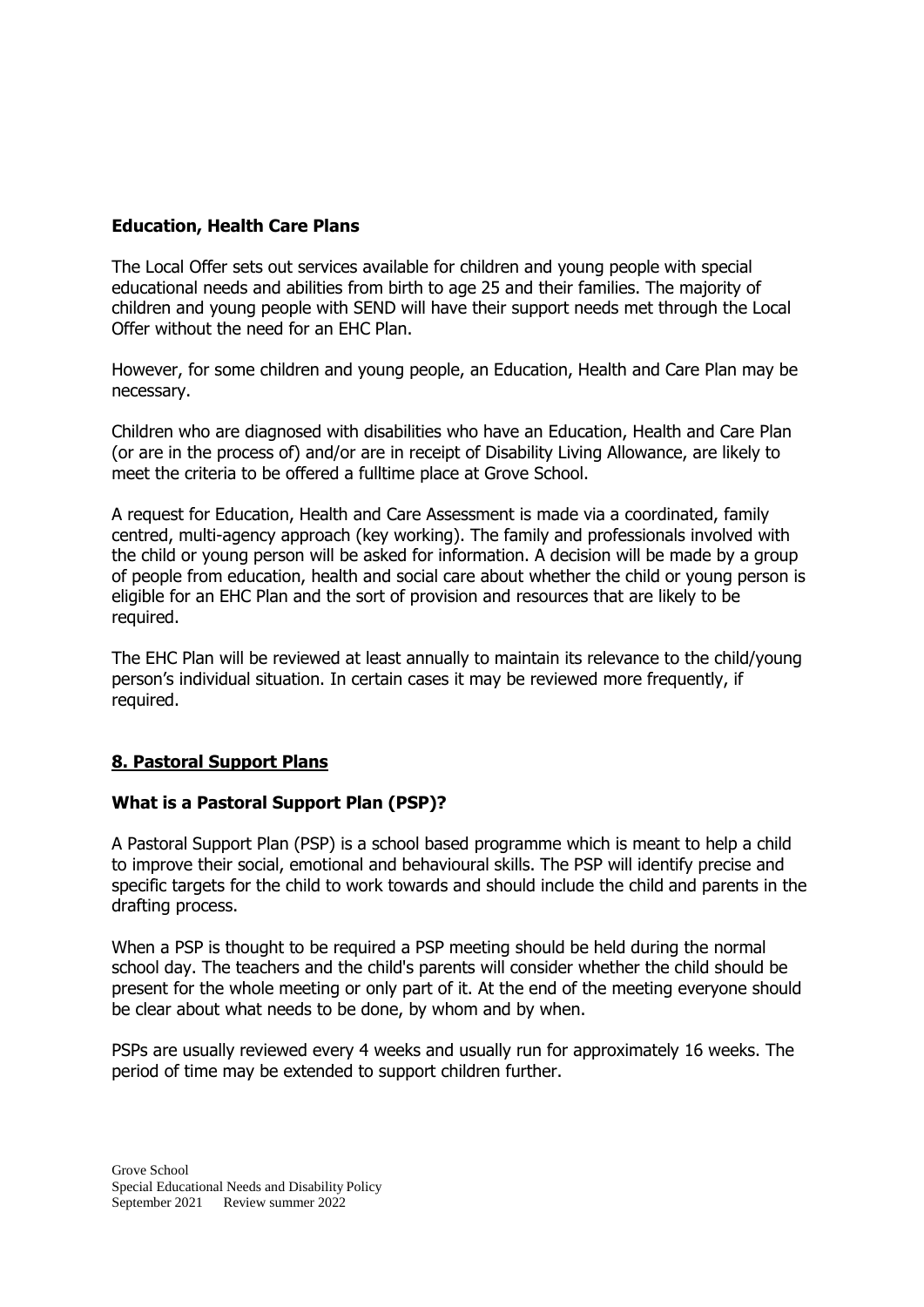## **Who Needs a Pastoral Support Plan (PSP)?**

A PSP may be necessary if a child's behaviour at school means that they have been permanently excluded or are "at risk" of permanent exclusion. "At risk" means that the child is not responding to the school's normal range of strategies and support and several short term exclusions may be indicative of this. A PSP will be needed in particular for those children whose behaviour is deteriorating rapidly.

## **What is the Purpose of a Pastoral Support Plan (PSP)?**

The aim of a PSP is to promote the child's social inclusion and help reduce the possibility of the child's permanent exclusion. The PSP aims to involve the child in the challenge of improving their behaviour and social skills. As a result of a PSP, a child should be able to better manage their behaviour and/or improve their attendance at school.

#### **9. Interventions to support teaching and learning**

Pupils with SEND will be educated with their class. Within the school timetable a child or group of children may be taught in an alternative teaching space in school. Individual Support Plans are used in lessons to differentiate learning for SEND pupils. In addition to this school may use specific learning programmes to support pupils. These are some of the interventions that may be used with learners:

## **Cognition and Learning**

## **WELCOMM**

WELCOMM is a speech and language toolkit for screening pupils in the Early Years. It enables staff to evaluate pupil's language and to identify any pupils with language delay. All pupils in Nursery are assessed on their speaking, listening and understanding against their correct age banding in the assessment pack during the Autumn Term. If a pupil is identified as amber or red on the assessment they will require intervention sessions. The assessment tool guides the adult to the correct starting point in the intervention programme for each pupil. The intervention sessions are delivered 1:1 or in small groups depending on the target the pupil is working on. Targets are linked to developing the pupils' conceptual vocabulary and word understanding. The beginning of the programme focusses on single word vocabulary and works up to speaking, listening and understanding using up to 3 words. During the intervention sessions the pupils take part in a range of practical activities and games to develop their vocabulary. Staff use the focus of the intervention sessions to lead their questioning throughout the day. Targets are displayed in the classroom to refer to throughout the day e.g. The target 'We are working on the preposition under' would be displayed in the classroom. Staff would then use this target and would ask pupils to put a toy under a box during continuous provision. All resources are stored in the WELCOMM bag. Pupils who are involved in the WELCOMM intervention sessions are reassessed termly.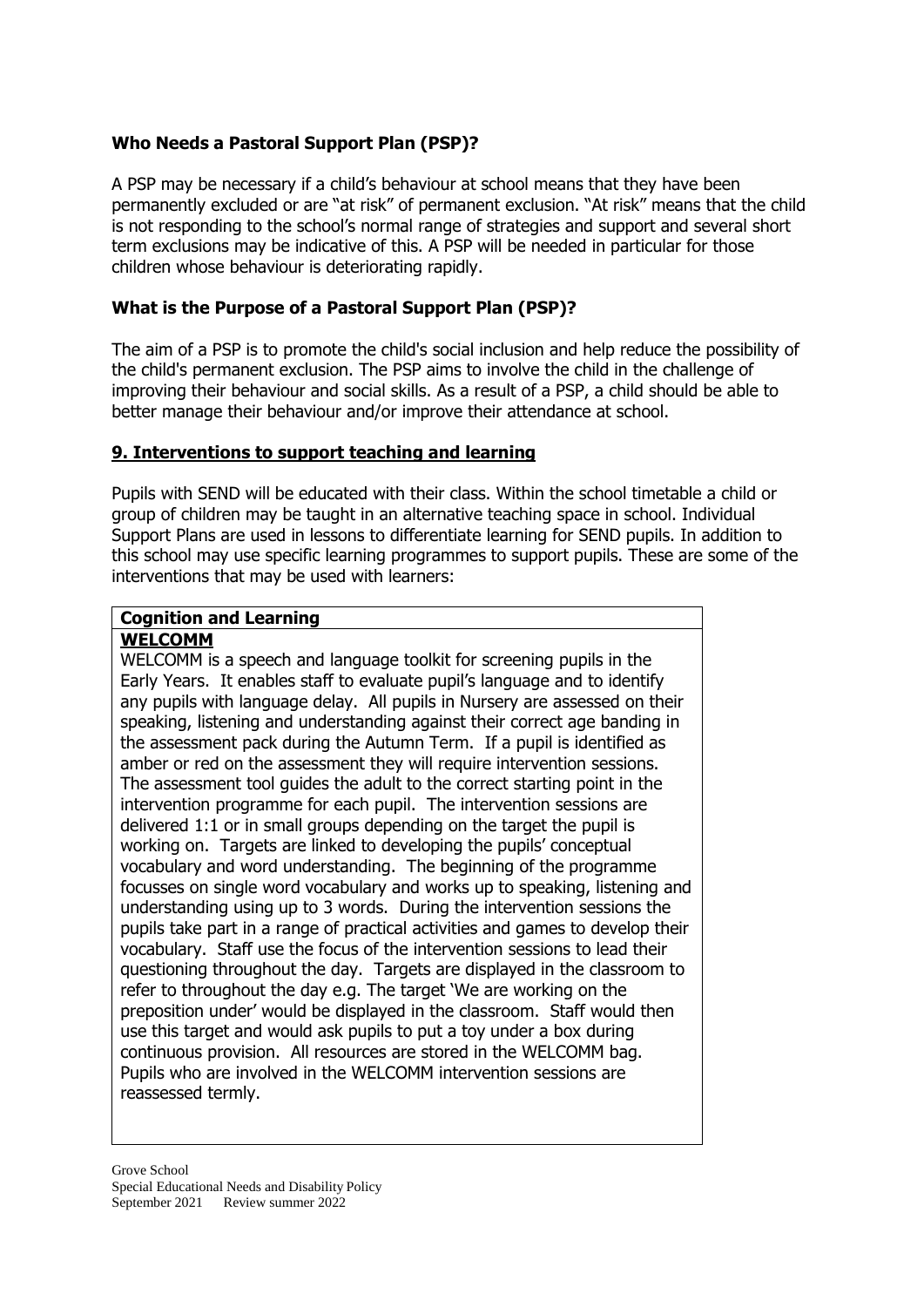## **Colourful Semantics**

Staff use agreed colour coded symbols and pictures to develop pupils' sentence structure and understanding of 'who, where, what, when and how' questions. Pupils in nursery focus on 'who, what and where' questions. The symbols are used along with props and resources during small group interventions. These question words are reinforced using the colour coded card symbols through story time, mat and chat sessions and throughout continuous provision.

## **Language for Thinking**

Language for thinking is a small group speaking and listening intervention which takes place once a week for up to 30 minutes. During the sessions a picture is shared with the pupils and a story linked to the picture is read alongside this. The teacher asks questions to develop the pupils' understanding. The questions increase in complexity from Level A to Level C. Following the group discussion pupils complete a written activity to demonstrate their understanding. Some pupils may share this answer verbally which is then scribed by the teacher.

## **Precision teaching**

Precision teaching in a daily 1:1 intervention which takes place for up to 10 minutes. It is used to develop word recognition including reading and spelling and can also be used to support the recall of mathematical facts for example shape names and number facts. Pupils are assessed prior to starting the programme using the high frequency word lists and placement tests. Areas for development are identified and planned into these intervention sessions. The sessions comprise of a 5 minute teach which includes direct instruction and a variety of games to embed learning. This is followed by a one-minute probe to assess learning. The results are plotted on a chart with the pupil to show progress. The same probe is repeated until the aim rate achieved with a maximum of two errors on three consecutive occasions.

#### **Behavioural, Emotional, Social and mental health Social stories**

Social stories are created by the class teacher and SENCO for individual pupils to support them with understanding school routines and expectations. These include photographs of routines and Communication in Print symbols which are used as visual cues. Social stories are used to support pupils with changes in routines including: at key transition points, for swimming lessons and prior to attending trips.

## **Communication in Print symbols**

Communication in Print symbols are used as visual cues and reminders to support pupils with following day to day routines. Staff in EYFS and those working with pupils with special educational needs in KS1 and 2 have a set of these cards on a lanyard to use with pupils throughout the school day.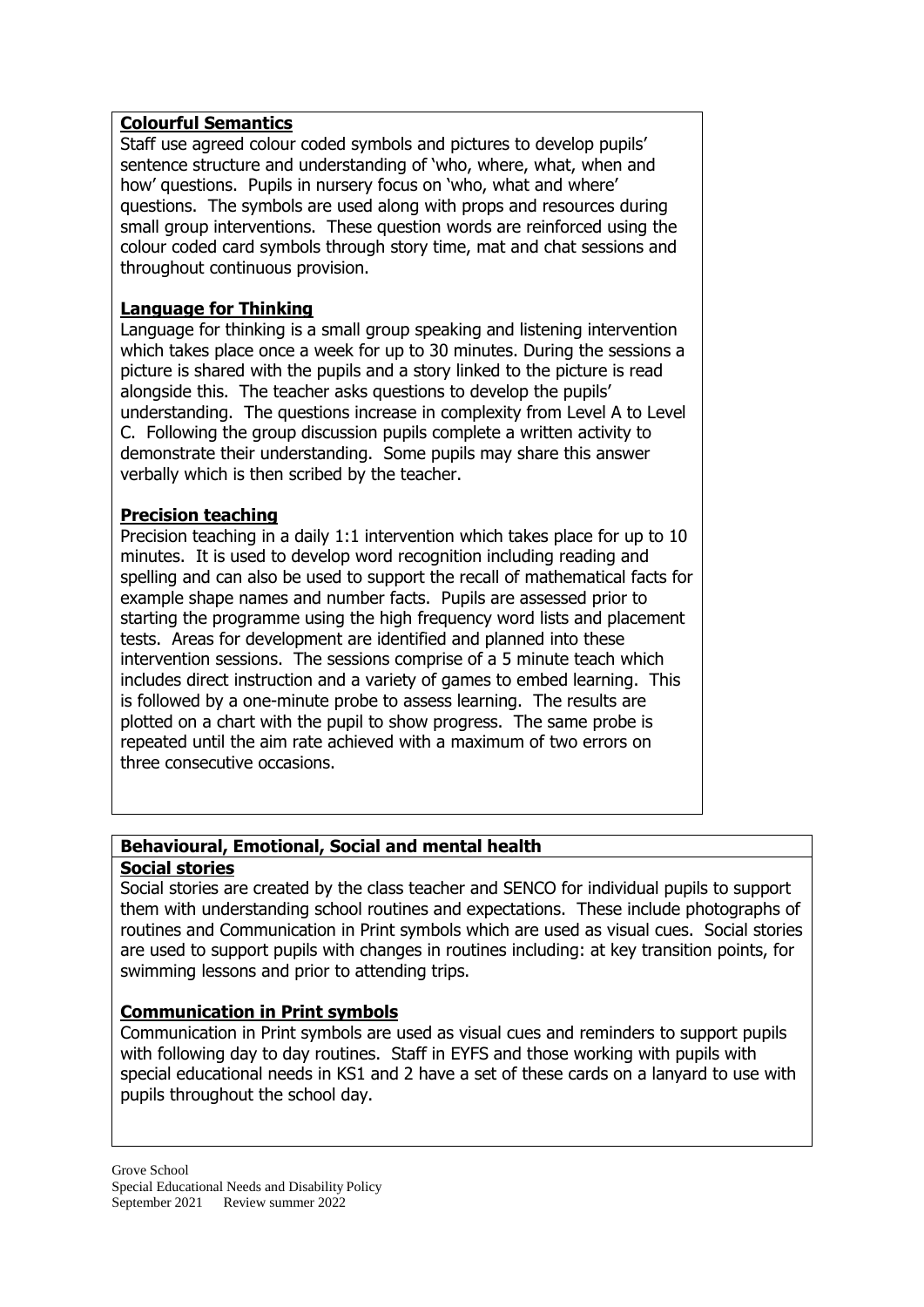## **Visual timetables**

Visual timetables are used in all classrooms to support pupils with understanding and following school routines. The symbols are uniform across school and are created using Communication in Print. Visual timetables are displayed at the front of each class. Once a lesson or activity has been completed it is removed from the visual timetable.

## **1:1 work using TEECH trays**

Pupils who use this system are identified by the Educational Psychologist, Communication and Autism team and the school SENCO. Pupils have their own set of up to six draws which are numbered and have the pupils photograph on. Pupil's work is split up into manageable chunks and each section of work is placed in trays 1, 3 and 5. Break activities are placed in trays 2, 4 and 6. The break activities consist of fine motor activities, sensory activities or are based on a pupil's special interest. The activity in tray 6 develops the pupil's turn taking and social skills for example a turn taking game.

## **Individual learning spaces**

Pupils who use this system are identified by the Educational Psychologist, Communication and Autism team and the school SENCO. The individual learning space allows pupils access to low arousal learning spaces in order for them to focus on their learning activities. Individual learning spaces are set up to meet the individual pupil's needs and have the required resources available at all times.

## **Now and next boards**

Now and next boards are used to support pupils with understanding and following the routines of the school day and to support pupils with concentrating on learning activities for short periods of time. The symbols are uniform across school and are created using Communication in Print.

## **Regular sensory breaks**

Regular sensory breaks are used for pupils who have been identified by the school SENCO as needing the additional support in class. Pupils use a timer, the length of which is agreed individually for each pupil. During a sensory break a pupil may require access to a low arousal environment and specialist resources which are personal to the pupil.

### **Emotion Coaching**

Emotion coaching is used to support pupils with recognising and understanding their current emotional state. There are Four steps of emotion coaching which includes: Recognise the pupil's feelings; name the feeling or emotion; set limits if needed; and problem solve together. Emotion coaching is used by all staff to support pupils on a day to day basis.

### **Emotion cards**

Emotion cards are used with pupils to support them with identifying feelings and emotions. Photographs of children displaying emotions are shown and pupils use these to aid discussions regarding different feelings and emotions they may be experiencing

## **Traffic light emotion charts**

Traffic light emotion charts are used as visual cues for pupils who have been identified by the school SENCO as needing the additional support in class. These traffic light charts are displayed discretely in the classroom to support pupils with managing their emotions.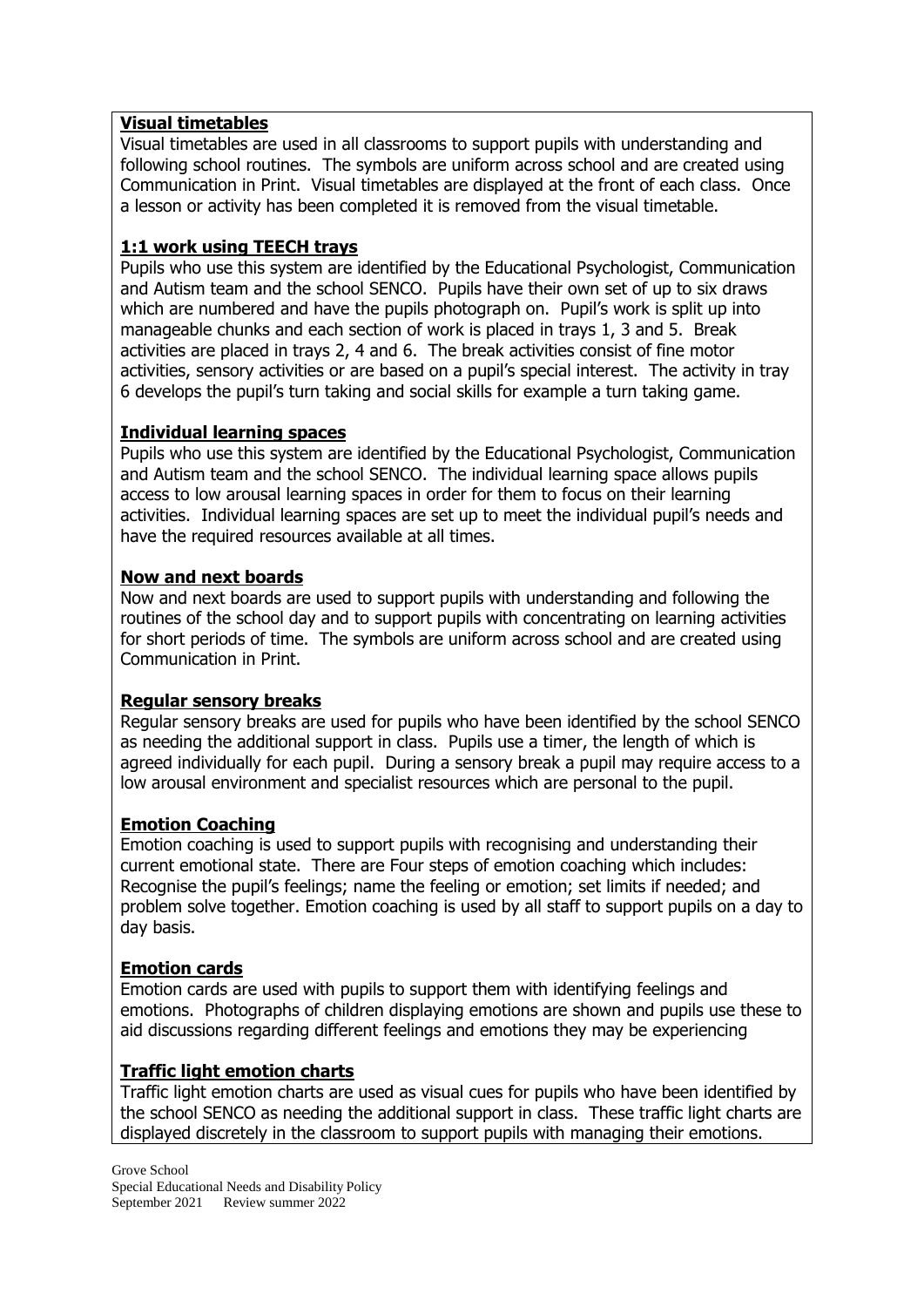Initially pupils are supported by a teacher to move their name when they are displaying differing levels of emotion. As pupils become more self-aware of their emotions they use the traffic light chart independently to inform their class teacher of the changes in their emotions. This is used to allow the pupil to inform their teacher if and when they need support. The reasons for the change in emotion is discussed at a later point with the pupil.

## **Ear defenders**

Ear defenders are used to support pupils to focus on their work and to manage their sensory needs in class. Ear defenders are available within the classroom for identified pupils to select to use themselves when needed.

### **Movement boards**

Movement boards are used to support pupils to focus on their work and to manage their sensory needs in class. Movement boards are available within the classroom for identified pupils to select to use themselves when needed.

### **Whisper phones**

Whisper phones are available to support pupils who are reluctant speakers. Pupils can whisper into the phone for they key adult to hear them. In addition, whisper phones are used by pupils to edit their writing. Whisper phones are available in all classes for pupils to use as and when they are required.

All of our teachers are trained to work with children with SEN. All staff have access to advice, information, resources and training to enable them to teach all children effectively. We offer training and self-help opportunities through access to bespoke in house CPD opportunities, provision of books or leaflets and guidance towards useful websites.

Staff are also given the opportunity to develop their skills by working with outside agencies for either individual, paired, year group, phase or whole school training opportunities.

### **10. Adaptations to the Learning environment**

We aim to be as accessible as possible. Physical adaptations to the physical environment are made, as appropriate, to accommodate pupils with physical or sensory difficulties. We use the recommendations from agency professionals to modify learning spaces and resources.

The school has an accessibility plan; <http://web.grove.bham.sch.uk/media/upload/files/Accessibility-Plan-October-2020.pdf>

Disability is defined by The Equality Act 2010 and is included in the Special Educational Needs Code of Practice, 2014 as:

'A physical or mental impairment which has a long-term and substantial adverse effect on their ability to carry out normal day-to-day activities.'

At Grove school we aim to reduce, and where possible, eliminate barriers to accessing the curriculum and to full participation in the school community.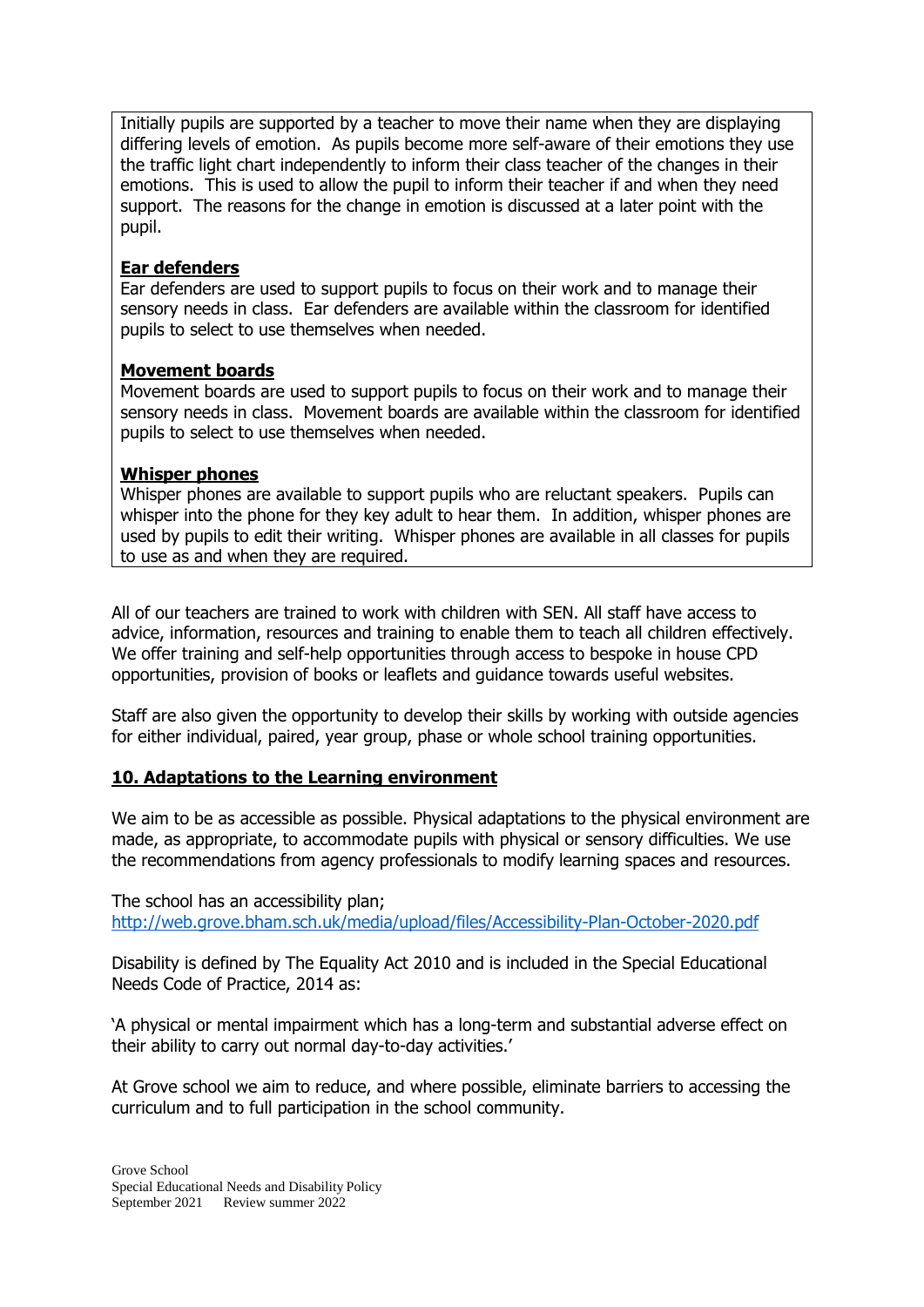The school's Accessibility plan has been reviewed in October 2018 by Mark Checkley, Safety Adviser, Education Safety Services. Recommendations made have been implemented. These include:

## **External areas of the school:**

All external areas of the school are suitably accessed via ramps/flat surfaces offering all users adequate provision for access around the site.

However presently, the sand pit play area is not accessible to children with potentially mobility impairment issues (although no children at the school have such a physical condition presently). As & when required, would suggest the purchase & use of a temporary ramp for such access when required.

### **External access to the Main School Office:**

Access to the office from outside is presently available by use of a step, located at the external door. This presently does not conform to the requirements of the Equality Act, 2010, as regards the provision of suitable access to all visitors to the school office. A temporary ramp would assist greatly here & would negate the need for any potential changes to this entrance, as this building is Grade 11 Listed.

#### **Emergency Escape Route/Fire Exit – (Year 3 corridor):**

Immediately outside of the Fire Exit double doors is a set of 3 steps leading down to the ground, which is not visible from the inside, but however, does have the potential for trips, as there is no prior warning of what is beyond the Fire Exit doors. Therefore, a suggestion is to display a sign suitably worded on or around these doors.

#### **11. Access to extra- curricular activities**

Pupils are not excluded from lunchtime clubs, after school clubs, representing the school at events, educational visits and residential visits due to their special educational needs. Where a child has a particular need staff will meet with parents to discuss and risk assess e.g a residential visit.

Pupils who are supported by a school behaviour card at yellow, green or purple level or who are supported by a Pastoral Support Plan will not be invited to attend educational visits or extra – curricular activities.

### **Access to public examinations and tests**

The school makes appropriate and reasonable adjustments for those pupils with a need or disability; this includes application for additional time in tests and public examinations and ensuring those pupils with a need or disability have equal access to examinations and tests.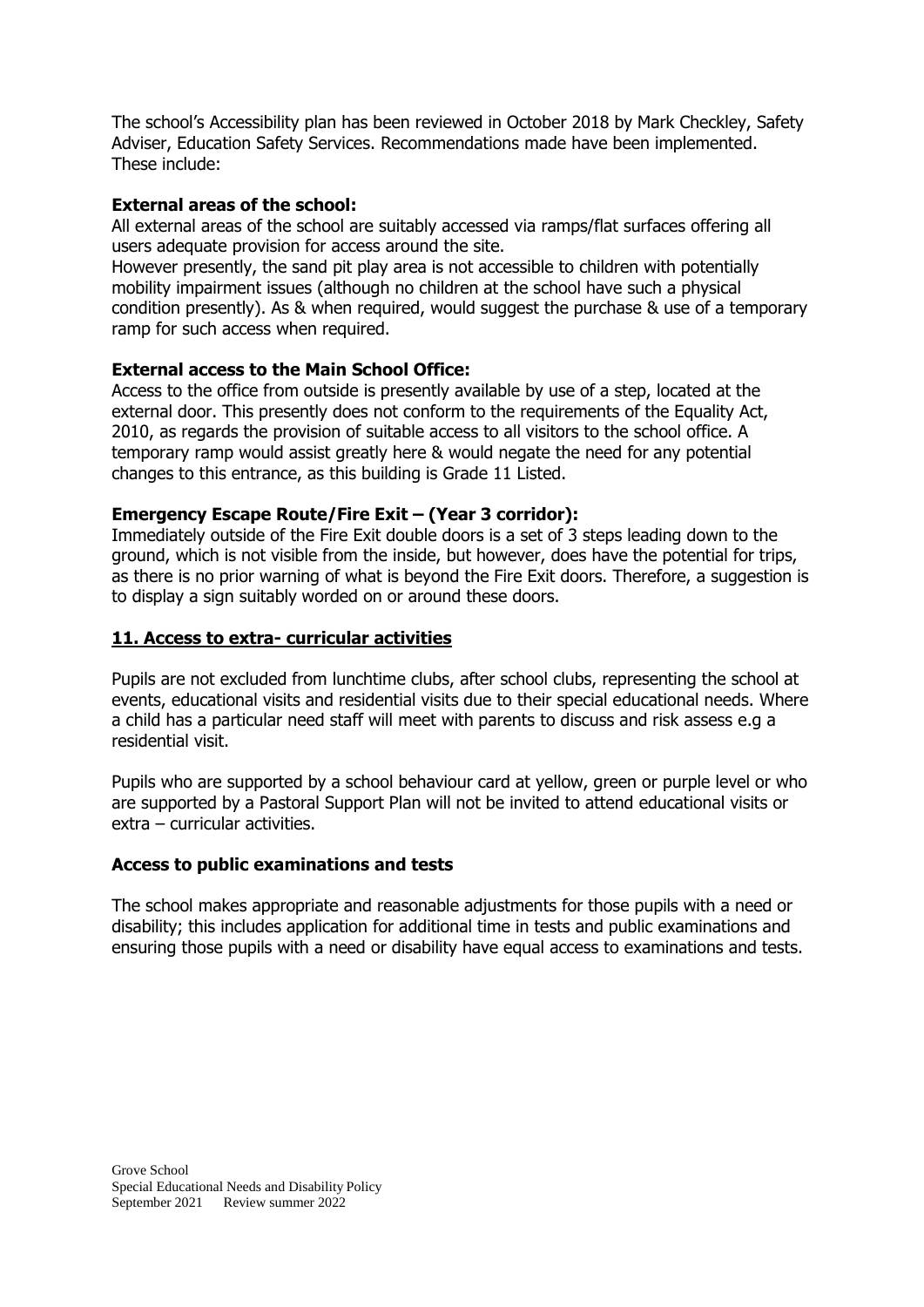## **12. Partnership with external agencies**

| <b>Agency</b>                         | <b>Contact</b>                                              |
|---------------------------------------|-------------------------------------------------------------|
|                                       | Dr Eleanor Bilton                                           |
| <b>Educational Psychology Service</b> |                                                             |
|                                       | Educational Psychology Service (West Team)                  |
|                                       | PO Box 17843                                                |
|                                       | Birmingham                                                  |
|                                       | <b>B2 2JR</b>                                               |
|                                       |                                                             |
|                                       | Tel: 0121 303 8288/ 07927 665 355                           |
|                                       |                                                             |
|                                       | Email: eleanor.bilton@birmingham.gov.uk                     |
| Pupil and School Support              | Sara Kearns                                                 |
| Service                               |                                                             |
|                                       | Directorate for Education & Skills, Birmingham City Council |
|                                       | Access to Education – South                                 |
|                                       | <b>Oakhill Education Centre</b>                             |
|                                       | 31 Meadow Road                                              |
|                                       | Birmingham                                                  |
|                                       | <b>B178BB</b>                                               |
|                                       |                                                             |
|                                       | Tel: 07885 237319                                           |
|                                       |                                                             |
|                                       | Email: Sara.Kearns@birmingham.gov.uk<br>Sue Kulas           |
| City of Birmingham School             |                                                             |
|                                       | <b>Outreach Teacher</b>                                     |
|                                       | City of Birmingham School Outreach Team                     |
|                                       | City of Birmingham School                                   |
|                                       | <b>Ashbourne Centre</b>                                     |
|                                       |                                                             |
|                                       | Tel: 07947103174                                            |
|                                       |                                                             |
|                                       | Email: suekulas@cobschool.com                               |
| Specialist Support Service            | Catherine Mohan                                             |
| (Children with communication          |                                                             |
| difficulties/autism)                  | Communication and Autism Team, Specialist Teacher           |
|                                       | Access to Education,                                        |
|                                       | Directorate of Education & Skills,                          |
|                                       | Thornbury Centre,                                           |
|                                       | Thornbury Road,                                             |
|                                       | Birchfield,                                                 |
|                                       | Birmingham                                                  |
|                                       | <b>B20 3DE</b>                                              |
|                                       |                                                             |
|                                       | Tel: 0121 303 1792/ 07824 694194                            |
|                                       | Email: catherine.mohan@birmingham.gov.uk                    |
|                                       |                                                             |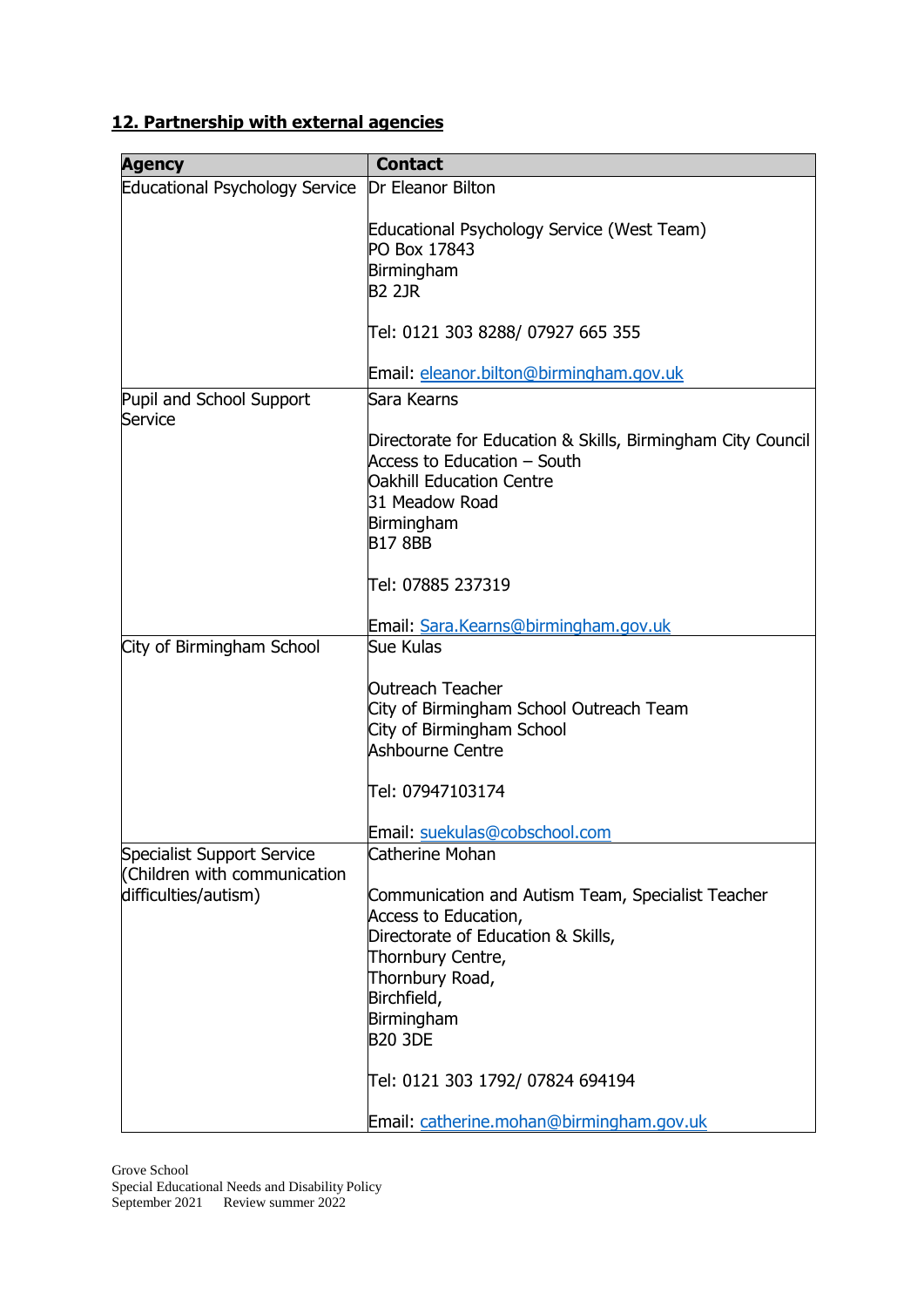| Traded Services School Nurse | <b>Ruth Lowe</b>                                                                                                                                                                                                             |
|------------------------------|------------------------------------------------------------------------------------------------------------------------------------------------------------------------------------------------------------------------------|
|                              | Children & Families Division<br><b>BCHC Plus</b><br>Birmingham Community Healthcare NHS Foundation Trust<br>Room 224 2nd Floor Old Hall<br>Moseley Hall Hospital<br>Alcester Road<br>Moseley<br>Birmingham<br><b>B13 8JL</b> |
|                              | Tel: 0121 466 6266                                                                                                                                                                                                           |
|                              | Email: ruth.lowe@bhamcommunity.nhs.uk                                                                                                                                                                                        |

### **13. The Birmingham Local Offer**

A link to the Birmingham Local Offer can be found on the school website.

<https://www.localofferbirmingham.co.uk/>

### **14. Information for parents**

Grove School Website

The Grove School Website has a page which includes advice and support for parents of children with special educational needs:

[http://web.grove.bham.sch.uk/support-for-parents-of-children-with-special-educational](http://web.grove.bham.sch.uk/support-for-parents-of-children-with-special-educational-needs-virtual-education)[needs-virtual-education](http://web.grove.bham.sch.uk/support-for-parents-of-children-with-special-educational-needs-virtual-education)

SEN Assessment and Review Service

The Birmingham **Special Educational Needs & Disability Information, Advice and Support Service** (SENDIASS) offers [impartial information, advice and support](https://www.birmingham.gov.uk/downloads/download/498/sendiass_impartiality_policy_statement) to children and young people with special educational needs or disabilities.

The service is impartial, confidential, and free. If you're a parent or young person being assessed, the service can:

- Help you to understand the referral process
- Act as a named contact throughout the process
- Help you to communicate with everyone involved in the assessment process
- Provide information about personal budgets
- Put you in touch with other people who can help, if necessary.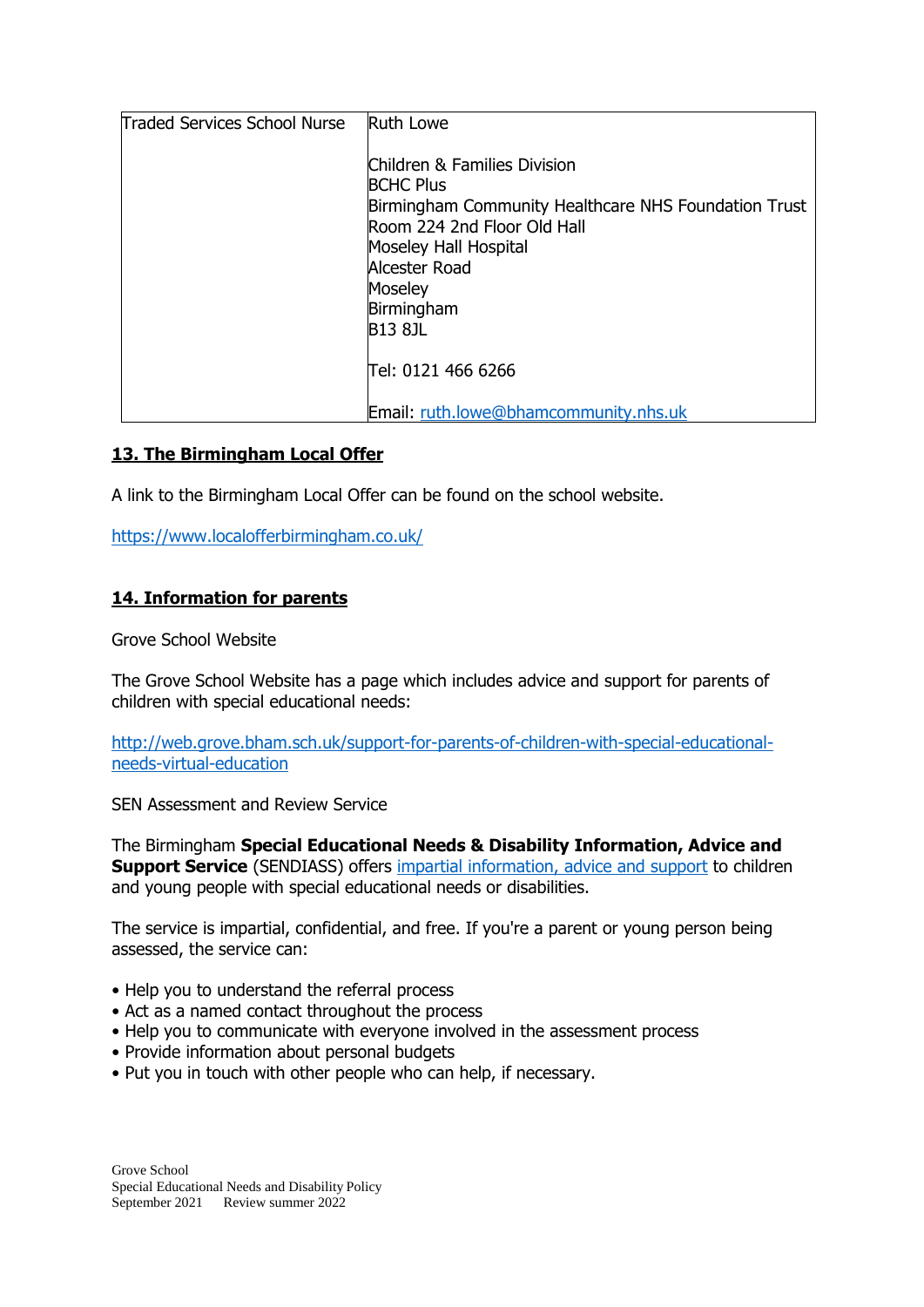The SENDIASS team is available from 8:45am to 5pm, Monday to Friday.

Lancaster Circus, PO Box 16289, Birmingham, B2 2XN • Telephone: 0121 303 5004

• Email: [sendiass@birmingham.gov.uk](mailto:sendiass@birmingham.gov.uk)

#### **Access to education for children with special educational needs**

[Access to education](https://accesstoeducation.birmingham.gov.uk/) is made up of three specialist teams who work to support children and young people with additional education needs in Birmingham.

We work in homes and educational settings, putting children, young people and their families at the centre of everything we do.

We aim to enable participation, engagement, inclusion and equality of access.

The three areas are:

#### [Communication and Autism](https://accesstoeducation.birmingham.gov.uk/communication-autism-team/)

Specialist support to children and young people with an Autistic Spectrum Disorder.

#### [Pupil and School Support](https://accesstoeducation.birmingham.gov.uk/pupil-and-school-support/)

Helps children and young people with cognition and learning difficulties to progress and achieve to the best of their abilities.

#### [Sensory Support](https://accesstoeducation.birmingham.gov.uk/sensory-support/)

Enables successful educational achievement and social inclusion for children and young people with sensory impairment.

#### **15. More information**

#### **Communication and Autism**

We work closely with the Child Development centre and the Communication and Autism Team to help parents and families understand autism. Our key worker from the CAT team is always keen to support parents and can signpost to many helpful organisations.

Links

[www.autismeducationtrust.org.uk](http://www.autismeducationtrust.org.uk/) [www.autismeducationtrust.org.uk/resources](http://www.autismeducationtrust.org.uk/resources) [www.aettraininghubs.org.uk/national-autism-standards/](http://www.aettraininghubs.org.uk/national-autism-standards/)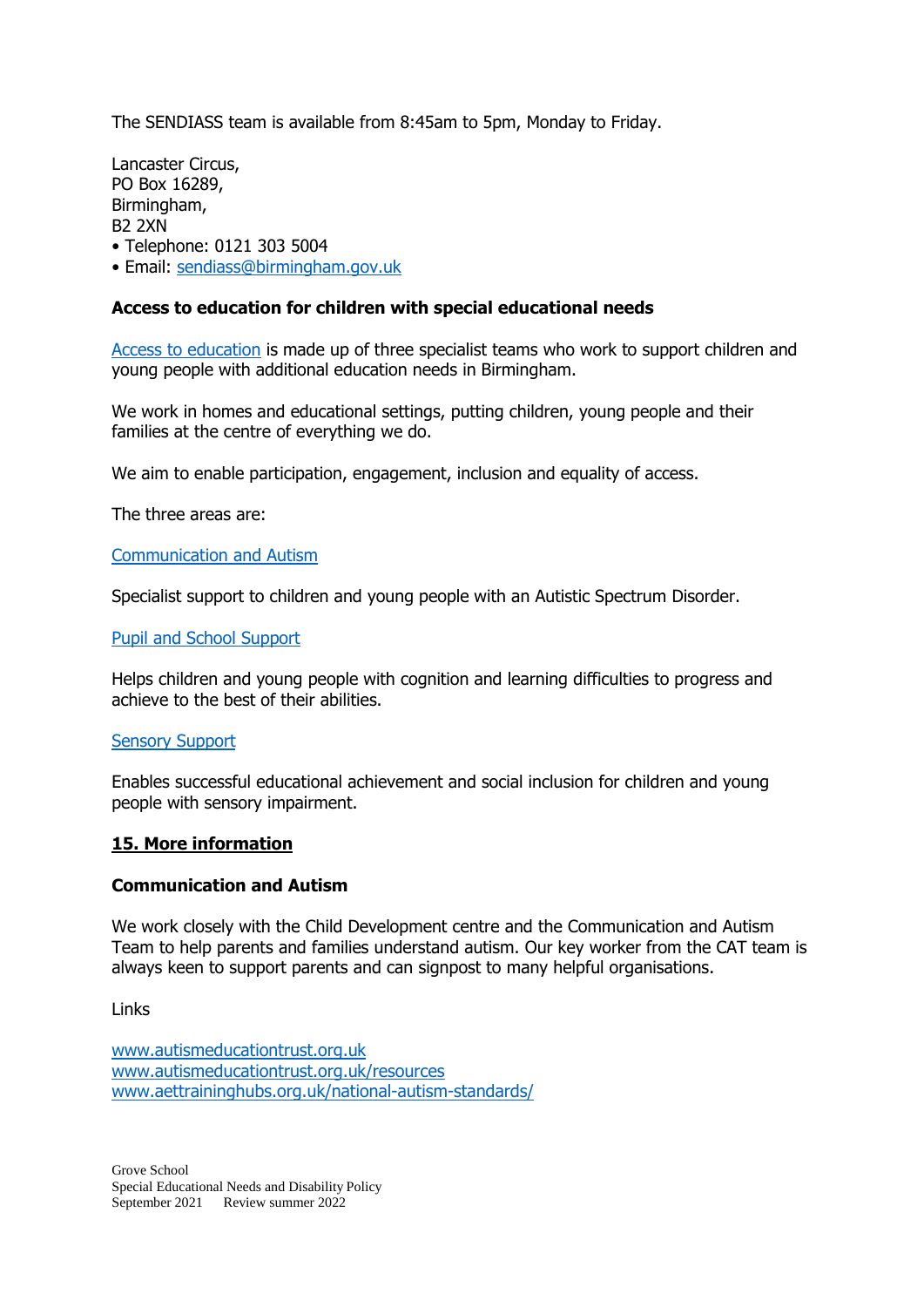## **Special educational needs code of practice**

The new Special Educational Needs (SEN) Code of Practice published in June 2014 by the Department for Education and was implemented from September 2014. This was updated in April 2015 to include new requirements for supporting children and young people with SEN when they are detained in youth custody.

The code gives guidance to early education settings, schools, Post 16 providers, local authorities and anybody else who helps to identify, assess and provide help for children and young people with special educational

needs. It sets out the processes and procedures that all these organisations should follow to meet the needs of children and young people.

You can view the code of practice other useful documents below:

- [Special Educational Needs \(SEN\) Code of Practice](https://www.gov.uk/government/publications/send-code-of-practice-0-to-25)
- [Code of Practice guide for Schools](https://www.gov.uk/government/publications/send-guide-for-schools-and-alternative-provision-settings)
- [Code of Practice guide for Further Education Providers](https://www.gov.uk/government/publications/send-guide-for-further-education-providers)
- [Code of Practice guide for Social Care Professionals](https://www.gov.uk/government/publications/send-guide-for-social-care-professionals)

#### **16. Admission arrangements for pupils with SEND**

The governing body of Grove School applies the regulations on admissions fairly and equally to all those who wish to attend this school. The School Standards and Framework Act 1998 introduced a new framework for school admissions as of September 2000. The school's admissions arrangements conforms to the regulations that are set out in that Act and also further explained in the statutory School Admissions Code of Practice and the statutory Appeals Code of Practice.

#### **Aims and objectives**

- We are an inclusive school and welcome children from all backgrounds and abilities.
- All applications will be treated on merit and in a sensitive manner.
- The only restriction we place on entry is that of number.
- Our pupil admission number (PAN) in each year group is 90.

• If the number of children applying for entry exceeds the places available, we enforce the procedure set out below in order to determine whether a child is accepted or not.

It is our wish to allow parents the right to have a place at the school of their choice. However, this is not always possible, due to the excess demand on the school places available.